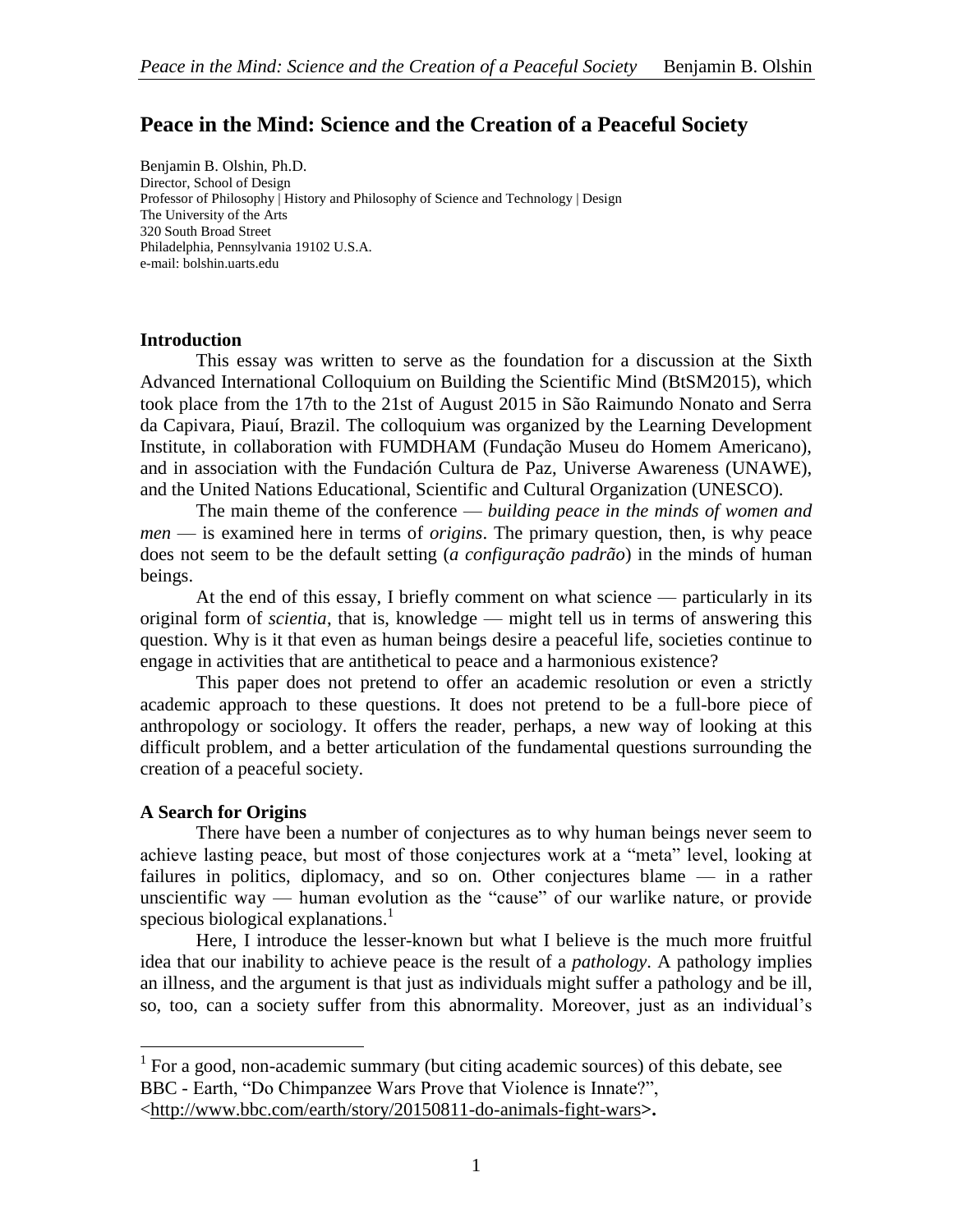pathology will have an etiology, so, too, will a society's pathology have a definable origin.

But in addition to this critique, this paper also looks at how philosophy, as well as science — particularly science, again, as knowledge and as a form of reasoned, reflective thought — provide possible tools for creating lasting peace in the minds of human beings, and thus building a peaceful society. In a sense, I argue that peace is right there in front of us, if we care to choose it.

#### **Some Fundamental Questions**

A great deal has been written on the idea of peace, and the field of "peace studies" is an extensive one. However, for the purposes of this essay, and to address the theme of the conference — *building peace in the minds of women and men* — I have chosen to focus on the following questions:

- 1. Why is peace something that has to be "built"? That is, why is peace not the default condition of human beings?
- 2. Is there any historical proof that human beings at some point in their development lived without conflict?
- 3. What is the relationship between the conflict between human beings, and our conflict with (or abuse of) the natural environment around us?
- 4. What is the legitimacy ethically, socially, and psychologically in society's differentiation between criminal violence, which is seen as aberrant, and war, which is a form of condoned violence?
- 5. Is our current condition of perpetual conflict the result of a "universal pathology" among human beings? How might this be diagnosed and "treated"?
- 6. What is the potential role of *scientia* that is, knowledge as part of the process of building peace? That is, if the unifying quest among human beings were to become a quest for knowledge ,rather than social control and control of resources, might this lead to peace?

## **What the Past Tells Us**

In some sense, the first two questions are the most difficult to answer, if they are answerable at all. Why is peace not the default condition of human beings? In terms of evolutionary theory, and comparisons with primates, it is often said that humans "by their nature" are violent. Conflict and the potential for violent action are seen as extensions perhaps too often unfortunately hyperbolized extensions — of a natural and necessary tendency to protect ourselves, gain necessary resources, and so on. This is the basic argument that uses biological observations to build a social Darwinist model. The most general problem with this argument is that while humans certainly are primates, and share behaviors with other primates (not to mention other members of animal kingdom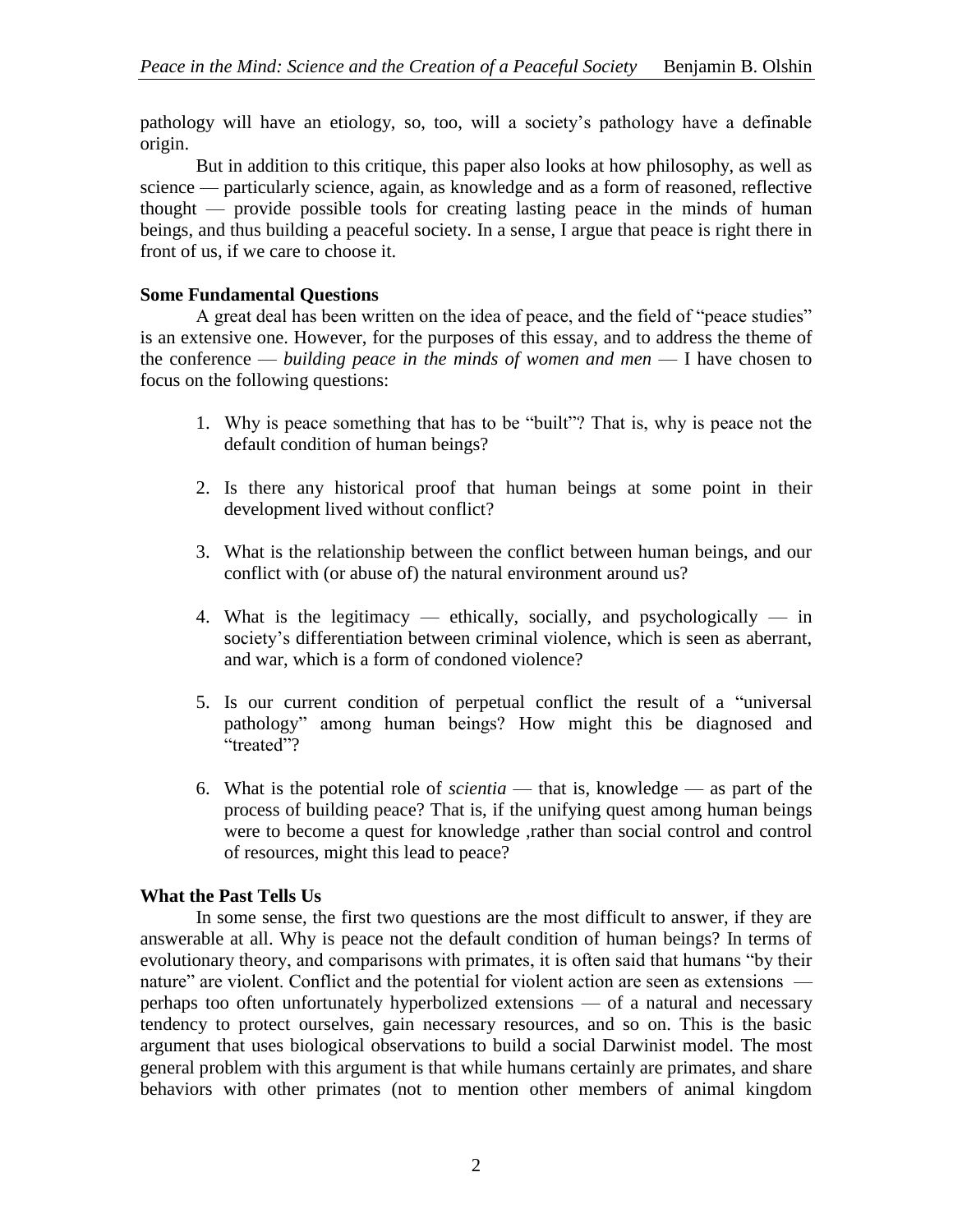overall), we are also *not* like other primates. It may sound simplistic, but it is important to say that while human beings have the capacity for violence, and perhaps even an instinct to engage in violence, we obviously also clearly have a highly-developed intellectual capacity to critique and even reject that violence. While one may complain about high crime rates in big cities, what is actually remarkable is that human beings are capable in living in such high-density environments while for the most part carrying on their business peacefully. One could almost argue that we have just as much an instinct for peaceful co-existence as we do for violent conflict.

The second question asks if there is any historical proof that human beings at some point in their development lived without conflict. This has plagued thinkers for thousands of years, with everyone from Plato to Laozi to modern anthropologists weighing in. In one sense, the question is important, but in another it is not: if the answer is yes, then one could argue that we can somehow "return" to that state of peaceful coexistence.

But our chances of find such a concrete answer to such a question is virtually zero. Nor is the question that important, in the sense that even if all human societies so far have suffered from conflict, that does not mean that future societies must also do so. The kind of "fatalist" thinking that just because up to now, we have had "situation *A*", we therefore must continue to have "situation *A*" is a very infantile kind of thinking. Indeed, human development both on a personal and societal development argues against this: human societies *have* shown themselves capable of change, even as individuals also are capable of change. Is such change easy? Of course not — indeed, this essay concerns what is perhaps the most fundamental change that human beings might ever go through. But the past does not spell the future — and it is less about some kind of blind optimism than an understanding that human intellect can be put to good use.

## **A Separate Peace**

While the human intellect likely will be the engine that drives human society to a peaceful future, it is also the entity that often obstructs us. An example of this is in the meaningless separation and categorization of our interactions, in an attempt to rationalize what is actually irrational behavior. This is one of the implications of the fourth and fifth questions above: "What is the relationship between the conflict between human beings, and our conflict with (or abuse of) the natural environment around us?" and "What is the legitimacy — ethically, socially, and psychologically — in society's differentiation between criminal violence, which is seen as aberrant, and war, which is a form of condoned violence?"

In terms of violence, human societies often see no connection between our approach to the environment and our approach to each other. While a number of distinguished environmentalists, naturalists, and other thinkers have argued against the practice, human beings most often continue to view the natural environment as a resource to be exploited. This is an act of violence at the most fundamental level: the exhaustion of something finite — that is, killing it. $^{2}$ 

 2 For a good discussion of violence against nature, see Judith Shapiro, *Mao's War against Nature: Politics and the Environment in Revolutionary China* (Cambridge: Cambridge University Press, 2001). A description of the book states: "Maoist China provides an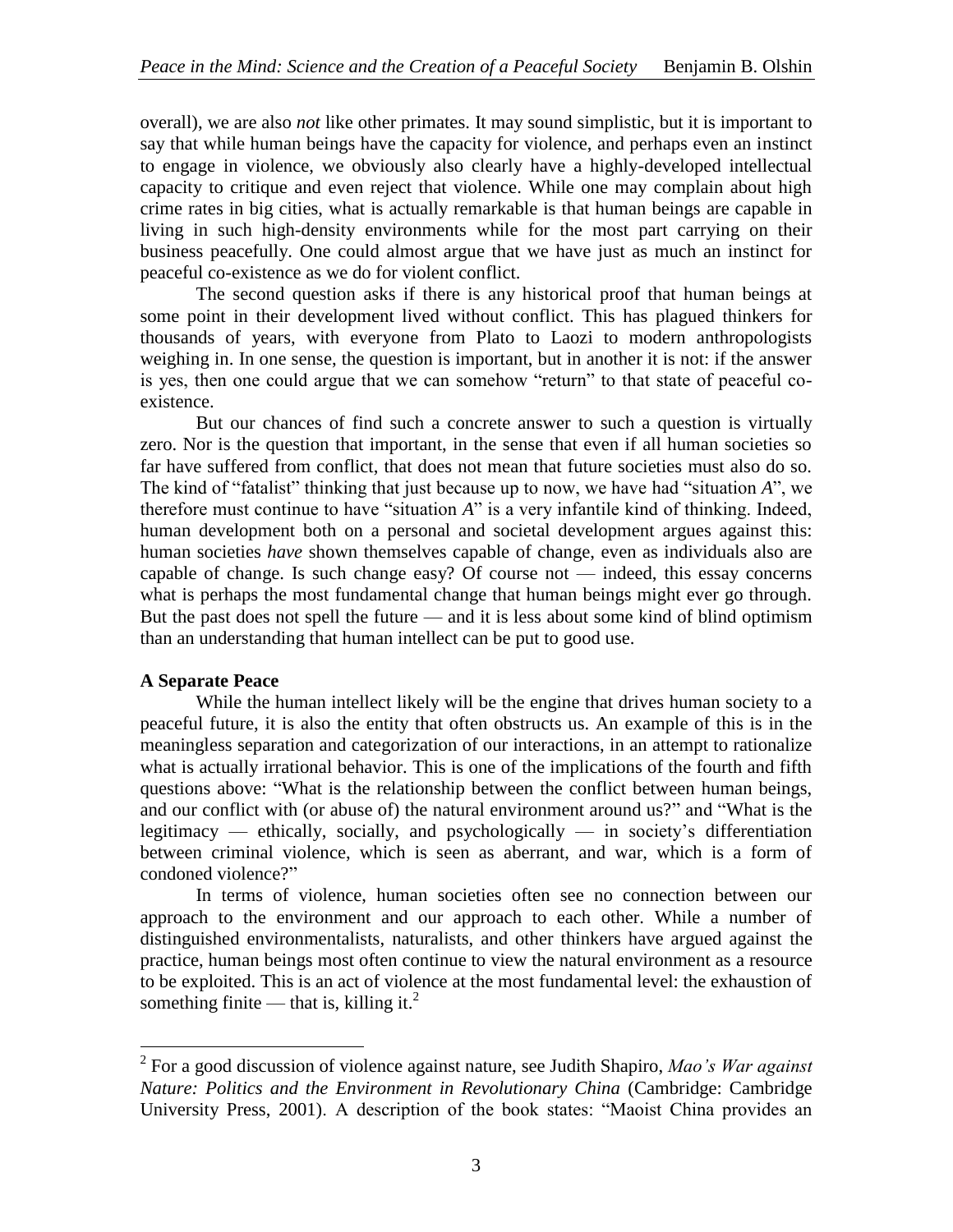Again, historically, even early societies were capable of exhausting their environment, with Easter Island perhaps being the most famous example. But we cannot say now, in 2015, that we are ignorant of the dangers inherent in such actions against the environments. The *intellectual* knowledge of such facts must become part of our *natural* behavior, so that viewing the Earth and the environment as partners — or indeed one and the same with human beings — becomes the default state of existence.

As with the environment, our human intellect has allowed us to create a false differentiation between two types of action that are essentially the same: criminal violence and war. Again, this is an issue that has been examined at length but without resolution, in the sense that societies still treat these as separate entities, but for the peculiar notion of "war crimes". The most common ethical argument is that "just wars" use violence to remedy a social evil, with the most common example offered being the Allied war against the Nazis. However, there is a clear problem with this supposition. First of all, the evil here was itself a creation of an earlier war — the First World War. That earlier war without question "created" Hitler and provided a groundwork to his ideas. Moreover, while the defeat of the Nazis in the Second World War inevitably saved millions of lives, it, too, created the groundwork for subsequent conflicts — and this pattern will continue for millennia unless human beings start to build entirely new approaches. War *always* represents a failure in the resolution of conflict, and indeed often the conflict is one that need not have arisen in the first place.

The soldiers are not at fault here. Soldiers — particularly in the wars that we, as a society, feel proud of — engage in a noble act. We can say that this noble act is the soldiers' effort to defeat something evil. But a soldier will also be the first to tell a civilian that it is a regrettable and unfortunate way of doing this. We have all seen images of soldiers put to work rescuing earthquake or flood victims, and it is clear that military organization and the desire to "win" have a place in society — but scenario of rescue and recovery is the place for a miltary, where we are fighting a "battle" where it is not necessary to murder people who happen to be on the wrong "side".

A common argument against pacifism is that it allows evil to rise and go unchecked. That may be true in the "immediate present" of a given situation — no one in retrospect would say that Neville Chamberlain did the right thing in appeasing Nazi Germany. Hitler should have been stopped sooner. The problem is that once this argument is given, the conversation ends, whereas in fact it has missed a key point: why is there this *constant* "arising" of such evils? Certainly the Buddhists would have something to say about that, but even leaving philosophy and religion aside, the question of origins must be addressed. No sensible human being treats a medical condition simply by suppressing the symptoms again and again.

example of extreme human interference in the natural world in an era in which human relationships were also unusually distorted"; note the connection between violence in the human society and the accompanying human violence against nature. Also see Tom Wessels, *The Myth of Progress: Toward a Sustainable Future* (Burlington, VT: University of Vermont Press, 2006), where he argues that our practice of continued economic expansion is completely irrational, and violates the laws that actually govern natural systems.

 $\overline{a}$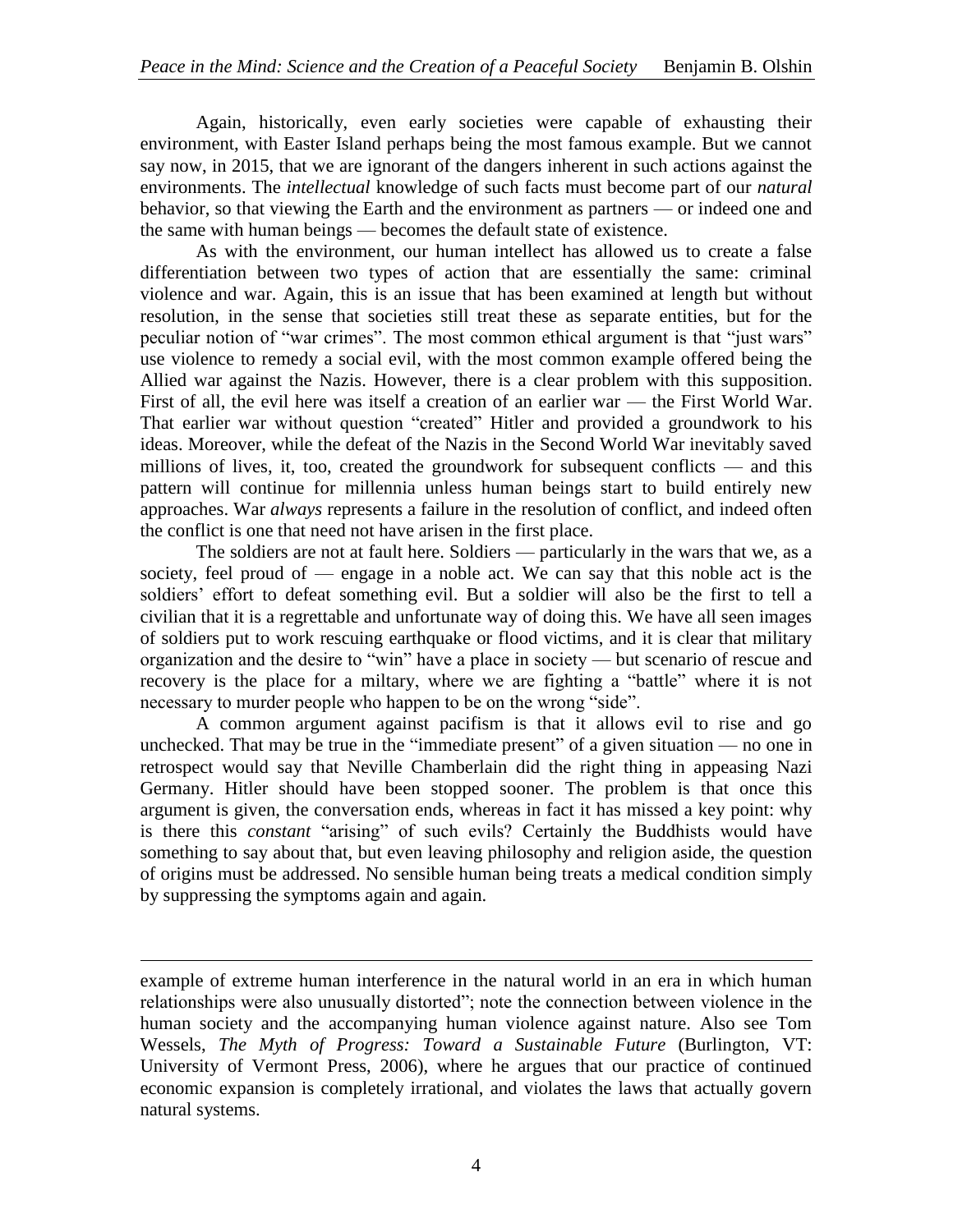## **Structural and Historical Origins**

 $\overline{a}$ 

Among the final questions here, then, are the following: Is our current condition of perpetual conflict the result of a "universal pathology" among human beings? How might this be diagnosed and "treated"? As noted earlier in this essay, conflict in terms of warfare, or even the current wave of "terrorism" (whatever that might mean exactly), is usually analyzed as the result of geopolitical or economic forces. This is because warfare and terrorism are seen as "mass" movements, carried out by organized military forces, or at least organized armed groups. Violence carried out by individuals is classified in a different way, and the motives for that violence similarly are treated as quite different. In short, individual violence is often seen as the result of *pathology*.

The word itself is revealing: "pathology" in its most general sense is a branch of medicine, i.e., the study of disease. However, when applied to the realm of mental issues, it specifically can mean a deviation from a norm, or the existence of an abnormal structure, pattern, or function in the mind. The Greek roots of the word are also interesting:  $p\acute{a}\theta$ o $\varsigma$  ("disease") and  $\lambda$ o $\gamma$ i $\alpha$  ("study of"). We can, in fact, take them slightly differently in this case:  $p\acute{a}\theta$ o $\varsigma$  again as "disease", but λογία interpreted as closer to λογός — that is, "discourse" or "reason". In that way, one can read "pathology" as a kind of *abnormal discourse*, a reasoned argument that in fact is not reasonable or rational at all.

I would argue that human society currently is in a deeply pathological state, with warfare having been the default condition now for the entire lifetime of anyone at least fifty years of age.<sup>3</sup> There has not been, for example, a single year of my life when the U.S. was not engaged in a military action of some kind. Moreover, I would argue that in any healthy state of human existence, such a situation would have created alarm however, it has been accepted as inevitable, or even as a norm. Again, in an individual, such a constant practice of violence would induce a call for treatment by a mental health professional, but when a society behaves this way, the behavior becomes normative.

But are both behaviors, i.e., societal and individual, caused by the same pathology? It seems clear that the answer is "yes". In both warfare and individual acts of violence, there is the pathological belief that such violence will "solve" a problem. In warfare, such a solution in fact may bring about a temporary solution — the First World War did indeed curb German aggression in Western Europe. But at the same time it created not only the rise of the National Socialist movement, but also the disaster of the newly created "nations" in the Middle East, such as Iraq. The pathology in this case, lies in the perverse belief that a war will somehow have delimited and clearly defined results. The pathology that warfare shares with individual violence also is more general: the (again, perverse) belief that violence is an actual means to resolve problems in the first place. The belief that (unnatural) death and destruction can somehow be formative is the very definition of abnormal mental behavior.

<sup>&</sup>lt;sup>3</sup> Two authors do indeed tackle this idea of warfare arising from pathological patterns of individual behavior "writ large". See the excellent discussions in a lecture entitled "The Great Ennui", in George Steiner's *In Bluebeard's Castle: Some Notes Towards the Redefinition of Culture*. (New Haven: Yale University Press, 1971); also see the chapter entitled "The Death Instinct: Why Men Fought" in Niall Ferguson's *The Pity of War: Explaining World War One* (New York: Basic Books, 1999).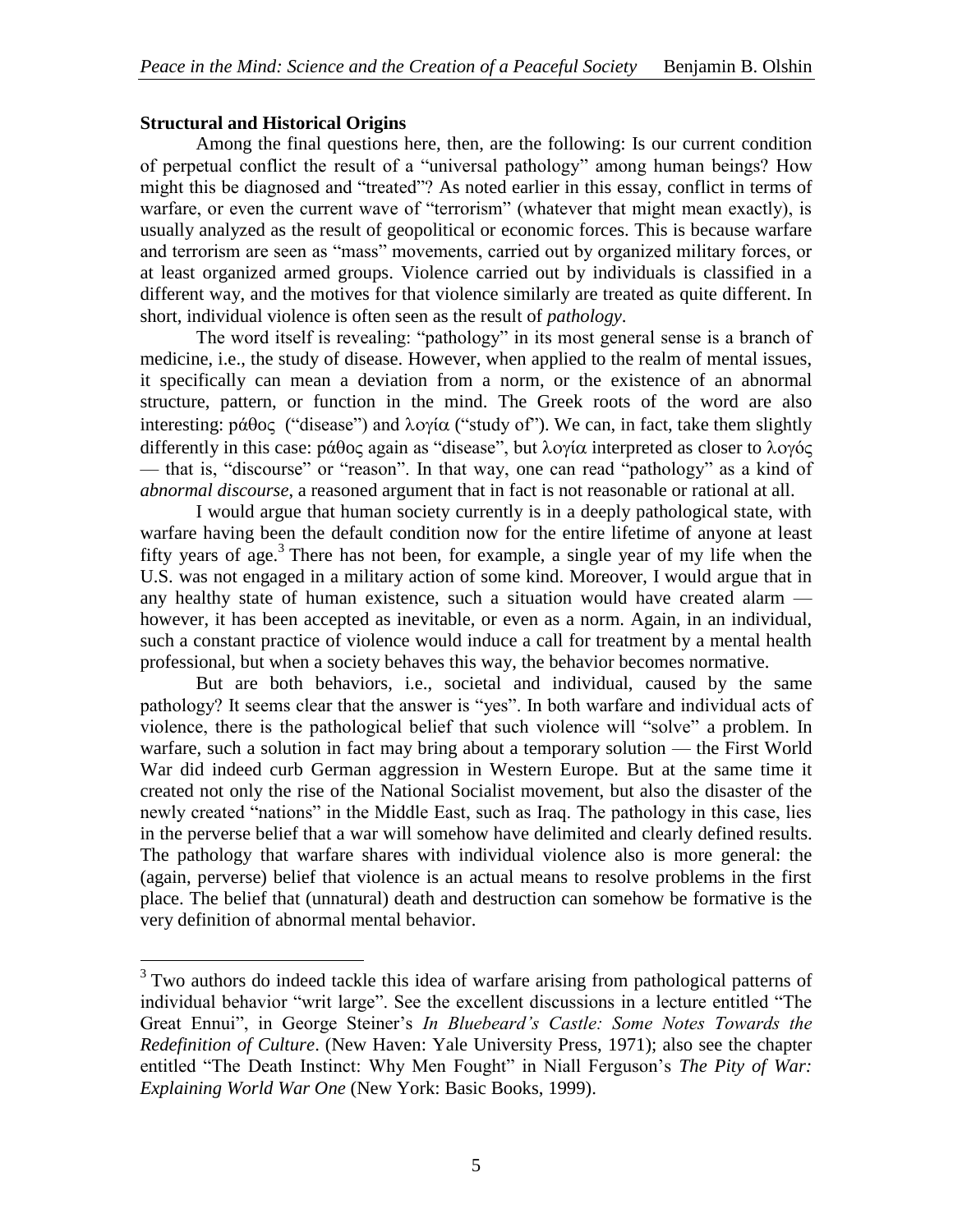A more difficult, and perhaps unanswerable question here concerns historical origins. Have human beings always been this way? Was there a phase in the history of human societies where there was no violence? Or perhaps was there a phase in the history of human societies where there was occasional individual violence, but never a "mass pathology"? A hypothetical origin for human pathology is presented Robert Anton Wilson's entertaining play, "Wilhelm Reich in Hell":

Many thousand years ago the first lunatic appeared. How or why he was produced I do not claim to know. People were natural and unarmored in those days: they still felt nature in themselves and around them. They had no concept of "mental illness"; they could not imagine it. When the first lunatic appeared, these simple, natural people could not understand that there was something wrong with him. They listened to his hallucinations and delusions and accepted these visions as reports from a higher world. There were fantasies of demons and flames such as schizophrenics still experience today. When such myths were believed, the delusions of the first lunatic were believed also. Many primary biological drives, such as humans have in common with all other animals, were called "Evil." In the attempt to repress these drives, muscular tensions and respiratory blocks developed; out of this armoring of the biological being, secondary drives of a perverted nature arose — sadism and masochism. Further armoring was then created to contain these destructive forces. The human race became completely unnatural, robotic, emotionally plagued. The process has continued and worsened over the centuries. There is no political solution to the problem; no matter who is in power, the armoring continues and sadism and masochism continue... We are mad, and we have the delusion that we are sane. We are robots, and have the delusion that we are free. We are obsessed, and have the delusion that we are scientific and rational. $4$ 

Wilson's point at the end is particularly relevant to our current situation — we cannot even see that we are behaving in a pathological manner because we believe that we have constructed a modern and rational society.

There have been philosophical speculations that peaceful periods existed before this apparent "lunacy". Certainly, earlier societies reflected back on a "golden age" when humans behaved in a very different way. We find this idea in Plato, and in a much more subtle form in the Daoist work known as the *Zhuangzi*:

The understanding of the men of ancient times went a long way. How far did it go? To the point where some of them believed that things have never existed... Those at the next stage thought that things existed, but recognized no boundaries among them. Those at the next stage [after that] thought there were boundaries, but recognized no right and wrong. Because right and wrong [then] appeared, the Way was injured...<sup>5</sup>

 $\overline{a}$ 

<sup>4</sup> Robert Anton Wilson, *Wilhelm Reich in Hell* (Phoenix, AZ: New Falcon, 1990), 157.

<sup>5</sup> Burton Watson, *Zhuangzi: Basic Writings* (New York: Columbia University Press, 2003), 36-37.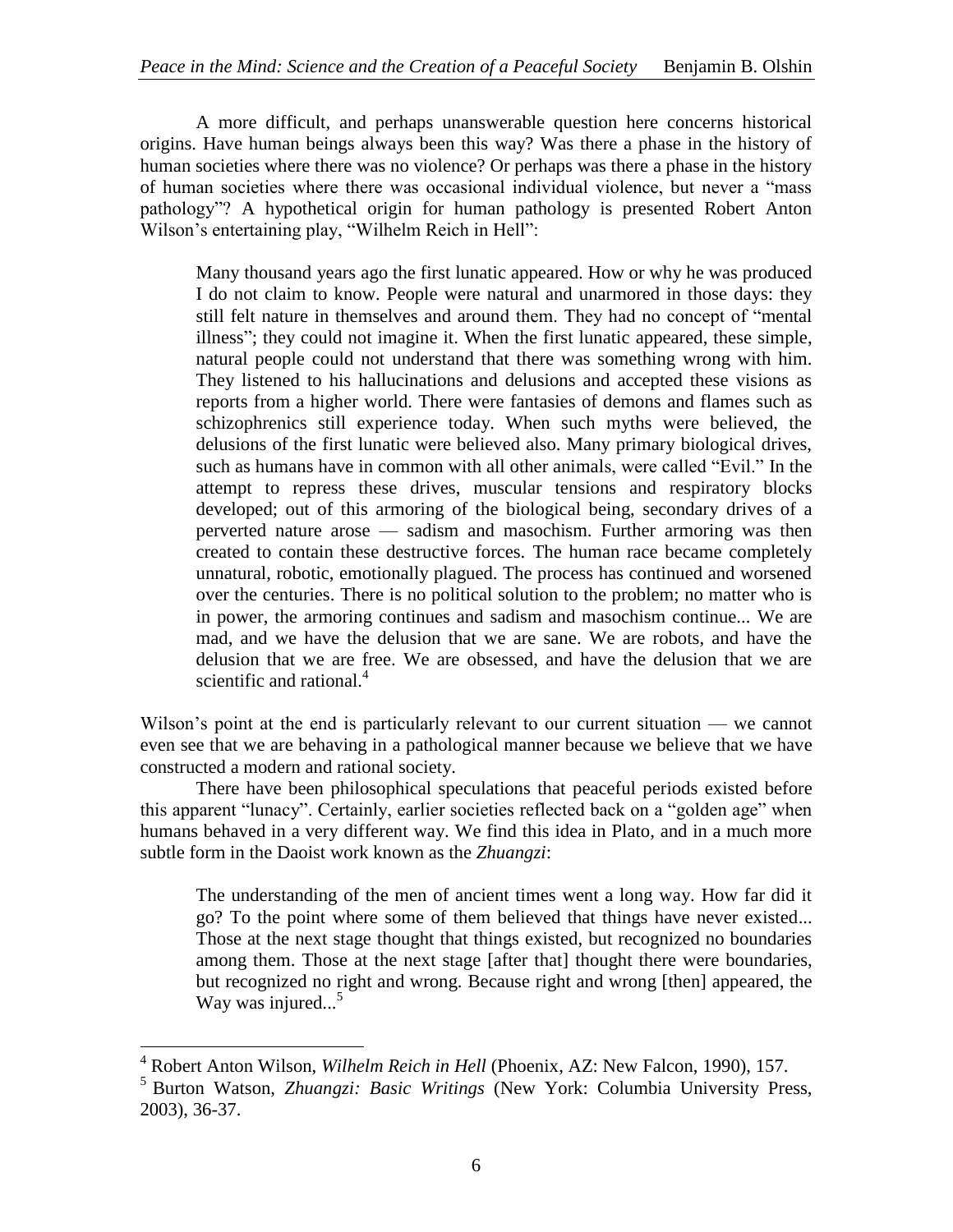In this passage, we see the Daoist concept that the "fall" of mankind is a step-by-step process, wherein human beings move away from a holistic frame of mind and towards a practice of categorizing and classifying. Much of Daoist philosophy is a discussion of the artificial and destructive nature of such modes of categorical thinking. In short, Daoist philosophy articulates the idea that categories create conflict.

Whether such conjectures in ancient sources that human beings of the remote past were different comprised a fantasy or not, they are interesting ideas to consider, and perhaps point a way to the future — just because a peaceful and harmonious human society might not have existed in the past does not mean it can not exist in the future. Indeed, Daoist texts imply that such a harmonious form of human society is indeed achievable.

In terms of a hypothetical original "fall", there also have been more anthropological models put forward that speak to a kind of fundamental change that may have occurred in human brain structures millennia ago. This change, the models argue, set up a "schism" that led to our subsequent pathology of conflict and violence.<sup>6</sup>

## **Looking to the Future**

The final question I wish to examine here is this: "What is the potential role of *scientia* — that is, knowledge — as part of the process of building peace?" In some sense, that question has been addressed in the discussion above. The first step is coming to understand that knowledge *itself* is not being pursued — we are living in a highly structured society that we mistakenly believe, as Wilson says, is "scientific and rational". But in fact, what human beings need, first of all, is *self*-knowledge. Again quoting Wilson:

To state these facts bluntly is to insult the vanity of every man and women on the planet, and to be denounced as a fanatic, an extremist, an anarchist. But if we are to have any chance of survival at all, at least one person must speak out frankly and tell the truth about the horror of the situation. No matter how it offends religious dogmas about free will, scientific dogmas about our own rationality, or political dogmas that the problem exists only in some other country full of bad people. The problem exists in each and everyone of us. In your shallow breathing. In your tense muscles. In your anger at hearing the truth about yourselves.<sup>7</sup>

The reference to "shallow breathing" is an echo of Zen philosophy, which is all about harmony, and Zen, though Buddhist, is in turn very much the living practice of fundamental Daoist ideas. "Shallow breathing" comes, in this philosophy, from a lack of awareness of one's own body, one's own state of being.

 6 See, for example, Julian Jaynes, *The Origin of Consciousness in the Breakdown of the Bicameral Mind* (Boston: Houghton Mifflin, 1976), and the more speculative (but quite interesting) discussion in Terence McKenna's *Food of the Gods: The Search for the Original Tree of Knowledge* (New York: Bantam, 1992)

 $^7$  Wilson, 157-158.